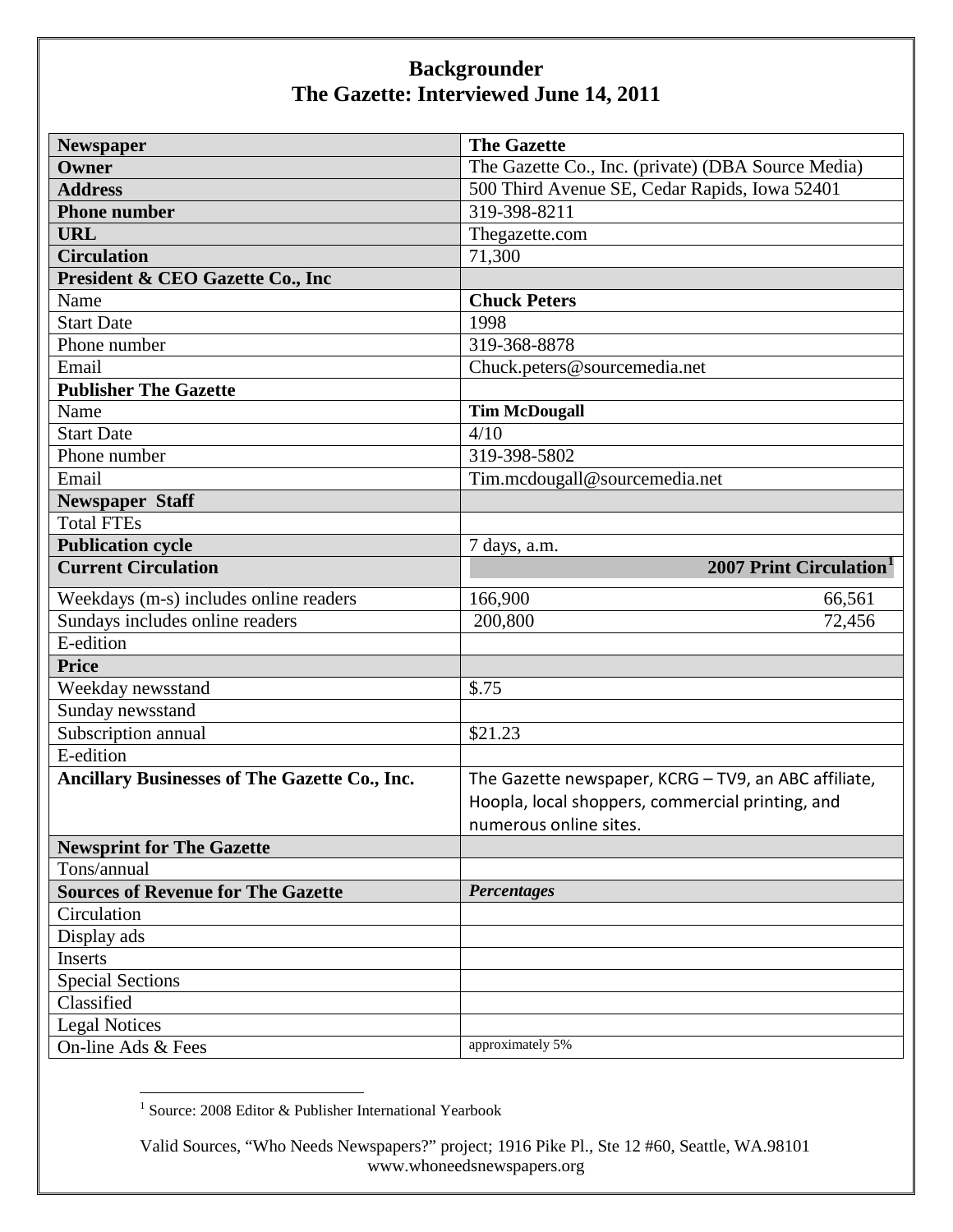| Other                                                    |                                |
|----------------------------------------------------------|--------------------------------|
|                                                          |                                |
| Trends/Changes over 3 years                              |                                |
| <b>Digital</b>                                           |                                |
| Pay wall?                                                | N <sub>o</sub>                 |
| Considering a pay wall?                                  | N <sub>o</sub>                 |
| <b>Advertising</b>                                       |                                |
| Is your advertising staff able to provide competitive    |                                |
| digital services to merchants?                           |                                |
| Do you use "real time" ads?                              |                                |
| Does your advertising department sell "digital services" |                                |
| such as helping merchants with website production?       |                                |
| Does your ad department sell electronic coupons or other |                                |
| modern digital products?                                 |                                |
| Other?                                                   |                                |
| Do you generate revenue in partnership with outside      |                                |
| digital vendors such as Yahoo? If so, who are they?      |                                |
| <b>VP</b> Administration                                 |                                |
| Name                                                     | <b>Cathy Terukina</b>          |
| Start date                                               | 11/05                          |
| Phone number                                             | 319-398-5844                   |
| E-mail                                                   | Cathy.terukina@sourcemedia.net |
| <b>News Staff</b>                                        |                                |
| <b>Total FTEs</b>                                        |                                |
| Reporters                                                |                                |
| Editors                                                  |                                |
| Photo                                                    |                                |
| Web Editor                                               |                                |
| Other:                                                   |                                |
|                                                          |                                |
|                                                          |                                |
|                                                          |                                |
|                                                          |                                |
| <b>Bureaus</b>                                           |                                |
| Coverage                                                 | More than 50% of their time    |
| Local government                                         |                                |
| Courts                                                   |                                |
| Public safety                                            |                                |
| County government                                        |                                |
| Education                                                |                                |
| <b>Business</b>                                          |                                |
| <b>Sports</b>                                            |                                |
| Entertainment & arts                                     |                                |
| Environment                                              |                                |
| Health care                                              |                                |
| Agriculture                                              |                                |

Valid Sources, "Who Needs Newspapers?" project; 1916 Pike Pl., Ste 12 #60, Seattle, WA.98101 www.whoneedsnewspapers.org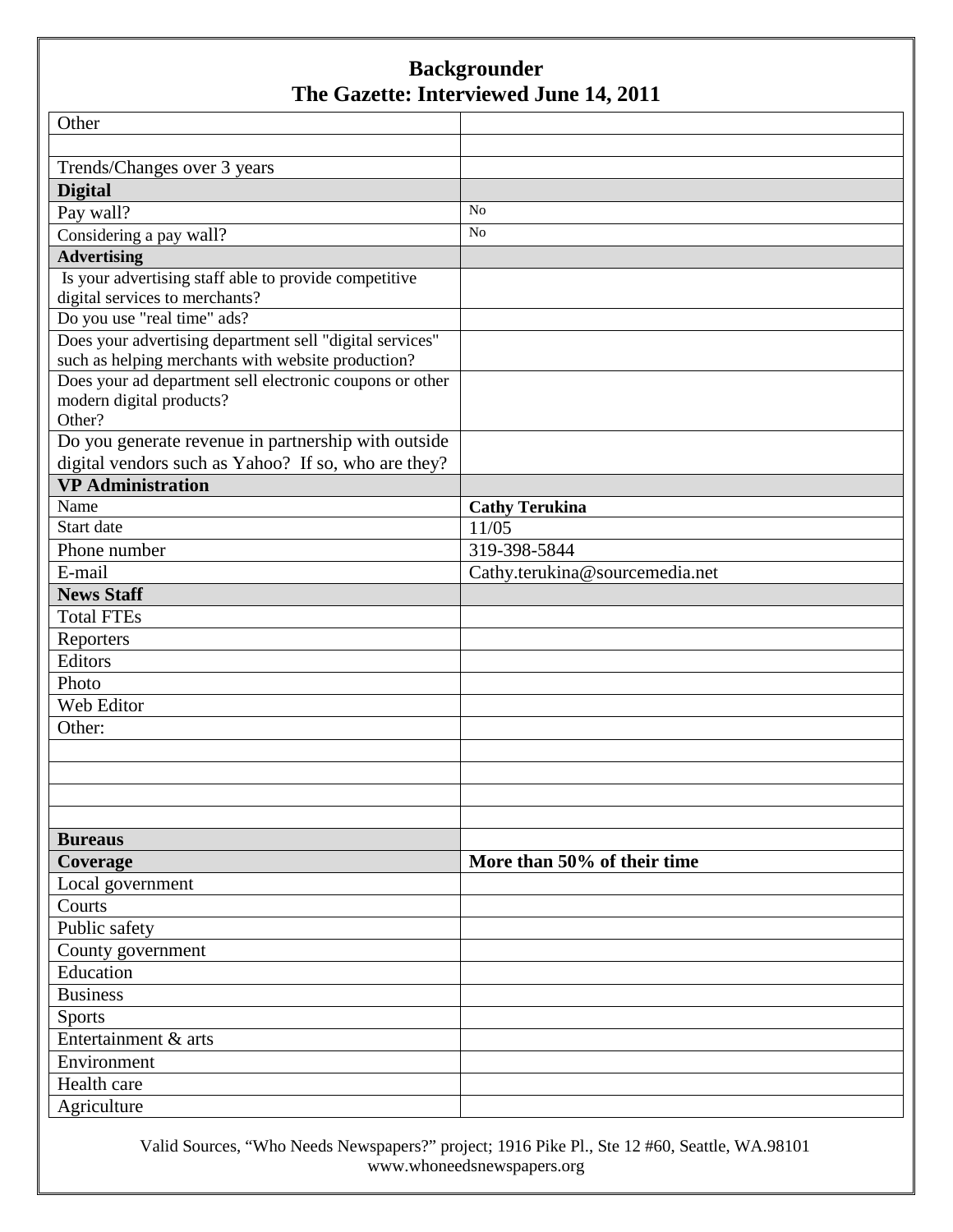| Flood control                                       |  |
|-----------------------------------------------------|--|
| Other                                               |  |
|                                                     |  |
| Do you assess online news content?                  |  |
| Number of sources?                                  |  |
| Writing or visual journalism impact?                |  |
| Other                                               |  |
|                                                     |  |
| <b>Digital News</b>                                 |  |
| Name                                                |  |
| Start date                                          |  |
| Phone                                               |  |
| E-Mail                                              |  |
| Website start date                                  |  |
| <b>Digital News Staff</b>                           |  |
| Size?                                               |  |
| Sufficient?                                         |  |
| IT Staff (If separate)                              |  |
| Size?                                               |  |
| Sufficient?                                         |  |
| Corporate Support or Consultative support? (Yes or  |  |
| No)                                                 |  |
| Nature of support                                   |  |
| Size?                                               |  |
| Sufficient?                                         |  |
| Capabilities                                        |  |
| Web platform software?                              |  |
| Content management system: software?                |  |
| Do your organization staff members write code?      |  |
| Number of coders?                                   |  |
| Zero? How out-sourced?                              |  |
| Out-sourced, off the shelf or with vendors?         |  |
| Proprietary or open-source code? Why?               |  |
| Flexibility & response time                         |  |
| Can you change web platform – coding,               |  |
| architecture, software -- at least once a month? Do |  |
| you?                                                |  |
| Can you add new functionality promptly as it        |  |
| becomes available?                                  |  |
| Digital Tools utilized                              |  |
| Crowd sourcing?                                     |  |
| Data visualization?                                 |  |
| Investigative reporting?                            |  |
| Documentary video?                                  |  |
| Any other kinds of digital tools being used? If so, |  |

Valid Sources, "Who Needs Newspapers?" project; 1916 Pike Pl., Ste 12 #60, Seattle, WA.98101 www.whoneedsnewspapers.org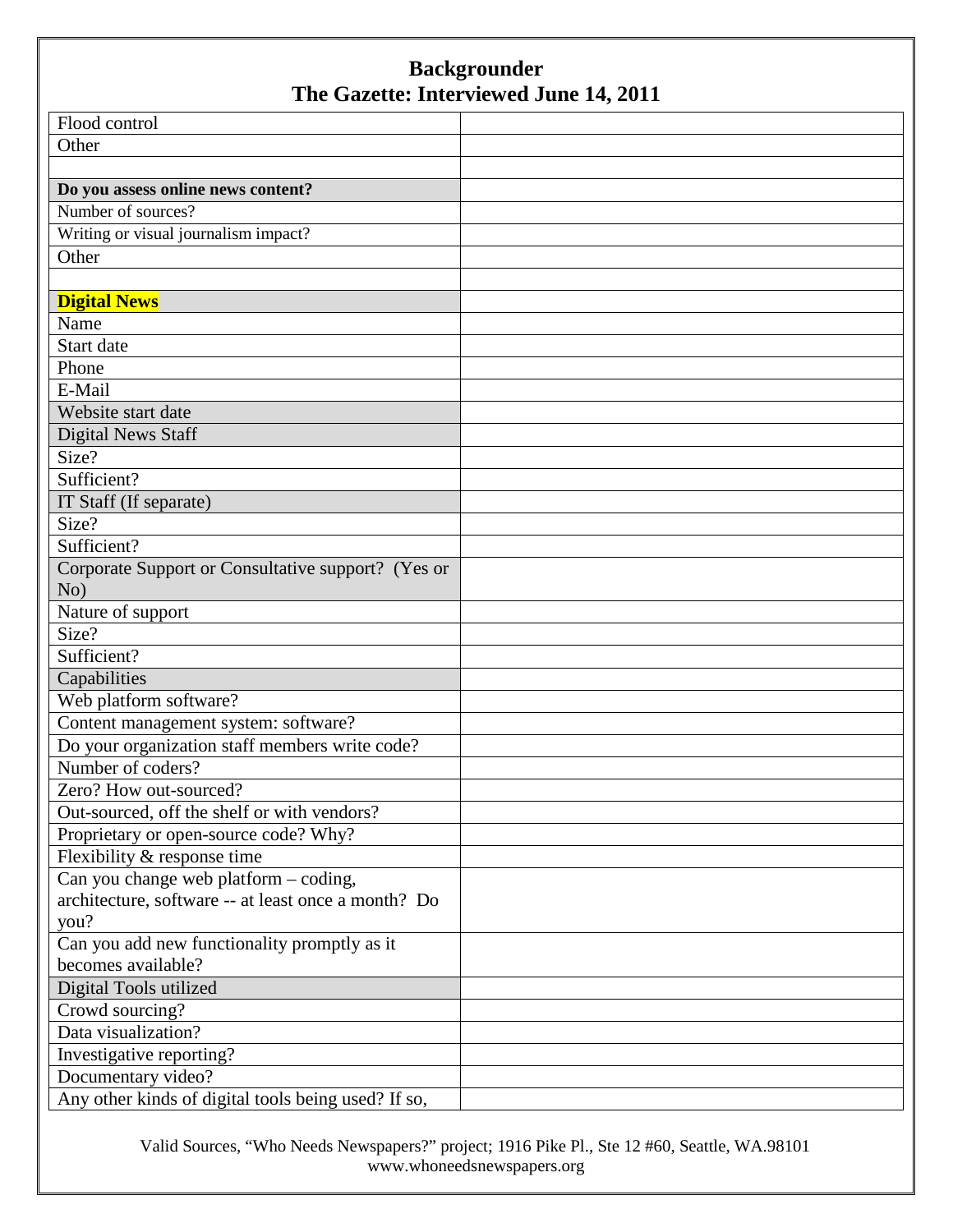| what?                                                    |                                                              |
|----------------------------------------------------------|--------------------------------------------------------------|
| Social Media                                             |                                                              |
| Cite social media used:                                  | Facebook # Friends?                                          |
|                                                          | Twitter                                                      |
|                                                          | Etc.                                                         |
| To what extent is your newspaper connected to            |                                                              |
| people through social media?                             |                                                              |
| What is the overall organizational commitment to         |                                                              |
| collecting, creating, shaping and delivering all your    |                                                              |
| news/information products through these digital          |                                                              |
| channels?                                                |                                                              |
| Advertising                                              |                                                              |
| Is your advertising staff able to provide competitive    |                                                              |
| digital services to merchants?                           |                                                              |
| Do you sell "real time" ads?                             |                                                              |
| Does your advertising department sell "digital           |                                                              |
| services" such as helping merchants with website         |                                                              |
| production?                                              |                                                              |
| Does your ad department sell electronic coupons or       |                                                              |
| other modern digital products? Which ones?<br>Assessment |                                                              |
|                                                          | How do you assess your digital news/information<br>products? |
| Number of Page-views/month?                              |                                                              |
| Number of Monthly uniques?                               |                                                              |
| Revenue/month?                                           |                                                              |
| Cite other metrics you use?                              | Time on site? Source of visitors? Etc.                       |
| Do you assess news content?                              |                                                              |
| Most e-mailed stories?                                   |                                                              |
| Number of sources?                                       |                                                              |
| Writing or visual journalism impact?                     |                                                              |
| Other?                                                   |                                                              |
| How is data shared with news staff?                      |                                                              |
|                                                          |                                                              |
| Editing                                                  |                                                              |
| How are web stories edited? Are there different          |                                                              |
| procedures (layers of editing) for web vs. print         |                                                              |
| products?                                                |                                                              |
| Do you use AP Style in your digital news products?       |                                                              |
| Revenue                                                  |                                                              |
| Do you generate revenue in partnership with outside      |                                                              |
| digital vendors such as Yahoo? If so, who are they?      |                                                              |
| Do you charge for any digital news products?             |                                                              |
| Which products and how much?                             |                                                              |
| <b>Digital Delivery Systems</b>                          | What delivery systems do you employ?                         |
| E-edition? (Software used?)                              |                                                              |

Valid Sources, "Who Needs Newspapers?" project; 1916 Pike Pl., Ste 12 #60, Seattle, WA.98101 www.whoneedsnewspapers.org